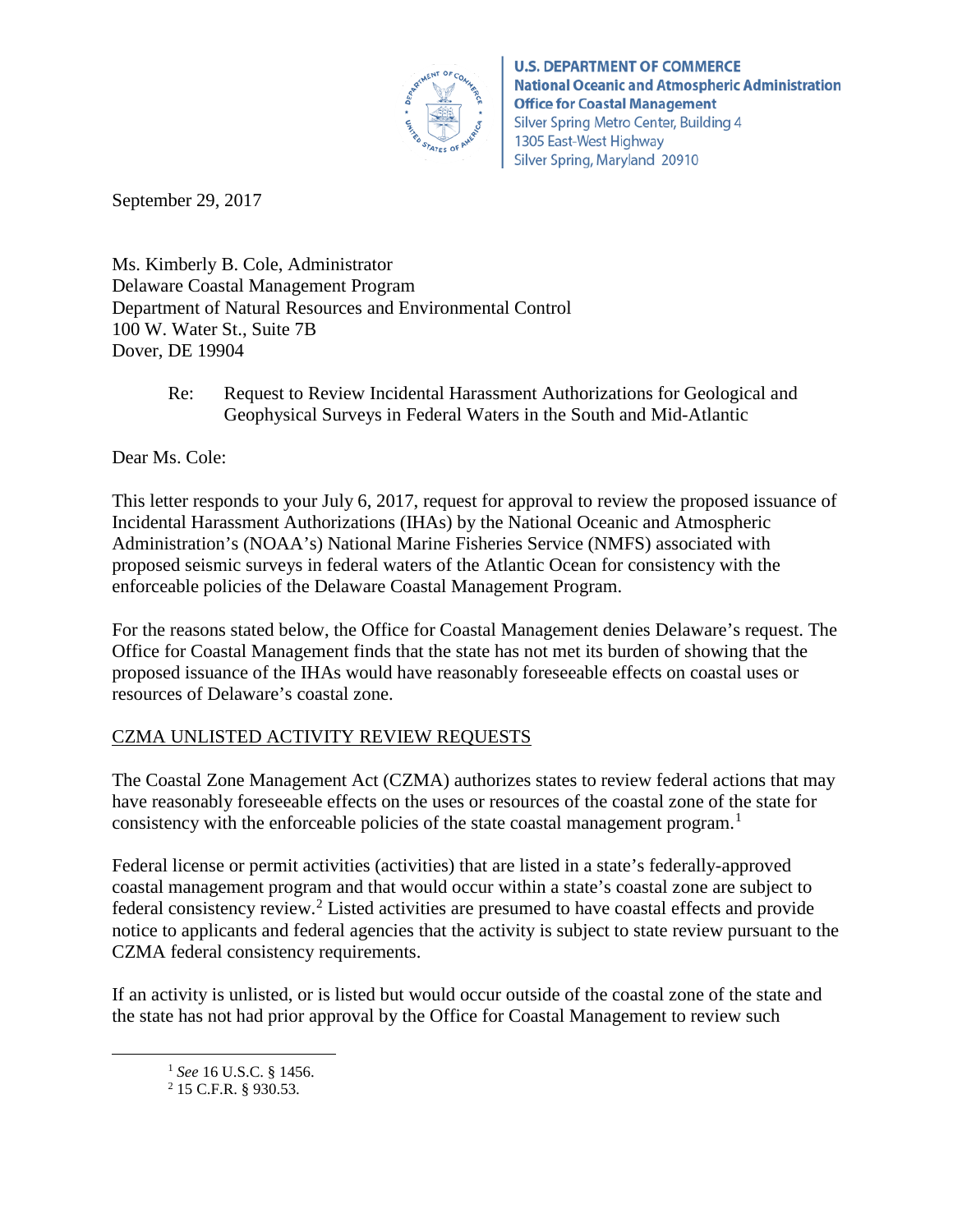activities outside of the coastal zone, a state must request approval from the Office for Coastal Management to review the activity.<sup>[3](#page-1-0)</sup> The state must request approval within 30 days of receiving notice of an application for a federal permit or license it wishes to review. The state must also notify the permit or license applicant and the authorizing federal agency of the request. The request must include an analysis supporting the state's assertion that the activity would have reasonably foreseeable effects on the coastal uses or resources of the state. If these requirements are not met, a state waives its right to review the unlisted activity.[4](#page-1-1)

#### ACTIVITY DESCRIPTION

The activity that is the subject of this request for approval to conduct a CZMA federal consistency review is the proposed issuance of Incidental Harassment Authorizations (IHA) under the Marine Mammal Protection  $Act^5$  $Act^5$  (MMPA) by NMFS to two companies to conduct geological and geophysical (G&G) seismic surveys. These seismic surveys are proposed to be conducted on the outer continental shelf (OCS) in support of hydrocarbon exploration in the Atlantic Ocean. These surveys must be separately authorized by the Department of the Interior's Bureau of Ocean Energy Management (BOEM), and are the subject of a Programmatic Environmental Impact Statement completed in 2014.<sup>[6](#page-1-3)</sup>

With limited exceptions, the MMPA prohibits the "take" (harass, hunt, capture, or kill, or attempt to harass, hunt, capture, or kill) of marine mammals. Under sections  $101(a)(5)(A)$  and (D) of the MMPA, [7](#page-1-4) NMFS is authorized to allow the incidental, as opposed to intentional, take of marine mammals upon making certain findings specified in the MMPA. NMFS shall authorize incidental takings if NMFS finds that the taking will have a negligible impact on the species or stock(s) and if the permissible methods of taking and requirements pertaining to the mitigation, monitoring and reporting of such takings are set forth. NMFS defines "negligible impact" at 50 C.F.R. § 216.103 as "an impact resulting from the specified activity that cannot be reasonably expected to, and is not reasonably likely to, adversely affect the species or stock through effects on annual rates of recruitment or survival."[8](#page-1-5)

The applicants are seeking issuance of Incidental Harassment Authorizations (IHAs), which may authorize taking only by harassment for periods of not more than one year.<sup>[9](#page-1-6)</sup> The MMPA defines "harassment" as:

Any act of pursuit, torment, or annoyance which (i) has the potential to injure a marine mammal or marine mammal stock in the wild (Level A harassment); or (ii) has the potential to disturb a marine mammal or marine mammal stock in the wild by causing

 <sup>3</sup> 15 C.F.R. §§ 930.53 and 930.54.

<span id="page-1-0"></span> $4$  *Id.* 

<span id="page-1-3"></span><span id="page-1-2"></span><span id="page-1-1"></span><sup>5</sup> *See* 16 U.S.C. § 1361 *et seq*.

<sup>6</sup> Available at [www.boem.gov/Atlantic-G-G-PEIS/](http://www.boem.gov/Atlantic-G-G-PEIS/) (last visited Aug. 18, 2017)

<span id="page-1-5"></span><span id="page-1-4"></span> $7$  16 U.S.C. § 1371(a)(5)(A) and (D).

<sup>8</sup> 82 Fed. Reg. 26244 (June 6, 2017).

<span id="page-1-6"></span> $9$  16 U.S.C. § 1371(a)(5)(D).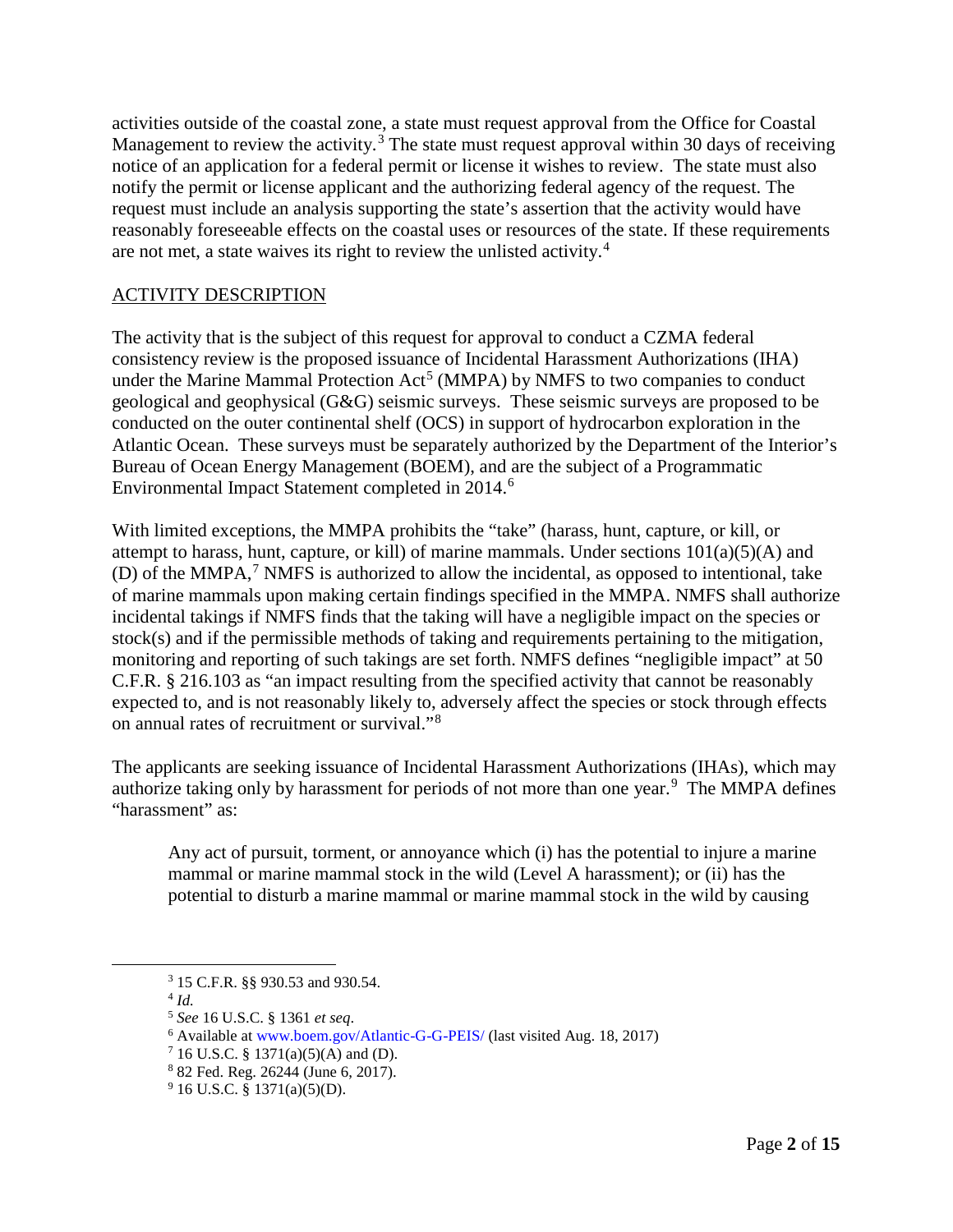disruption of behavioral patterns, including, but not limited to, migration, breathing, nursing, breeding, feeding, or sheltering (Level B harassment).[10](#page-2-0)

An IHA must prescribe permissible methods of taking by harassment and other means of effecting the least practicable impacts on marine mammals (i.e., mitigation measures).<sup>[11](#page-2-1)</sup> Because mitigation is a required component of an IHA, these mitigation requirements are part of the proposed activity for the purposes of this CZMA review.

WesternGeco submitted a request for authorization to NMFS on March 3, 2015, followed by a revised version on February 17, 2016.<sup>[12](#page-2-2)</sup> CGG submitted a request for authorization on December 21, 2015, followed by revised versions on February 18, 2016, April 6, 2016, and May 26, 2016.[13](#page-2-3) On June 6, 2017, NMFS published in the Federal Register a proposal to issue IHAs for five proposed G&G surveys in the Atlantic Ocean (proposed IHAs).<sup>[14](#page-2-4)</sup>

Both applicants are proposing to conduct two-dimensional (2D) seismic surveys in the South and Mid-Atlantic Ocean. The surveys would be conducted entirely within federal waters. Within the OCS State Administrative Boundaries established by BOEM, the area for both surveys extends from northern Florida to Virginia with the northern limit being 38° North latitude and the southern limit being 30° North latitude.<sup>[15](#page-2-5)</sup> The closest point of the CGG survey to the Delaware coast would be 134 kilometers (km) (84 miles).<sup>[16](#page-2-6)</sup> The closest point of the WesternGeco survey to the Delaware coast is not provided in the record; however, WesternGeco will not conduct surveys any closer than 30 km (18.6 miles) from shore and the northernmost extent for the WesternGeco survey will not extend beyond the northern OCS Administrative Boundary for Virginia. [17](#page-2-7)

WesternGeco's survey plan consists of a grid with differently spaced lines (*see* Figures 1-1 to 1- 4 of Western's application). Lines are spaced 25 km (15.5 miles) apart in approximately the southwestern third of the project area and approximately 6 km (3.7 miles) apart in the remainder of the survey area. The survey plan includes a total of 26,641 km (16,553 miles) of data acquisition line plus an additional 689 km (428 miles) of lines expected for run-in/run-out, for a total of 27,330 km (16,982 miles). Water depths range from 20-4,700 meters (m). There would

<span id="page-2-6"></span><http://www.nmfs.noaa.gov/pr/permits/incidental/oilgas.htm>.

<sup>16</sup> Letter from Amber Stooksbury, CGG, to Jeffrey Payne, NOAA (July21, 2017, at p. 2.

<span id="page-2-7"></span><sup>17</sup> Request by WesternGeco, LLC. for an Incidental Harassment Authorization for the Incidental Take of Marine Mammals in Conjunction with a Proposed 2D Seismic Program Mid- and South Atlantic Outer Continental Shelf, 2016-2017, February 17, 2016, at p. 2

<sup>&</sup>lt;sup>10</sup> *Id.* <sup>11</sup> 16 U.S.C. § 1371(a)(5)(A)(i)

<sup>&</sup>lt;sup>12</sup> 82 Fed. Reg. 26244, 26245 (June 6, 2017).

<sup>13</sup> *Id.*

<sup>14</sup> 82 Fed. Reg. 26244.

<span id="page-2-5"></span><span id="page-2-4"></span><span id="page-2-3"></span><span id="page-2-2"></span><span id="page-2-1"></span><span id="page-2-0"></span><sup>15</sup> *See* Request by WesternGeco, LLC. for an Incidental Harassment Authorization for the Incidental Take of Marine Mammals in Conjunction with a Proposed 2D Seismic Program Mid- and South Atlantic Outer Continental Shelf, 2016-2017, February 17, 2016, Figure 1-1 at p. 2; and CGG, Request for an Incidental Harassment Authorization under the Marine Mammal Protection Act, CGG Atlantic 2D Seismic Program, December 2015, Figure 3 at p. 17. Both applications can be found at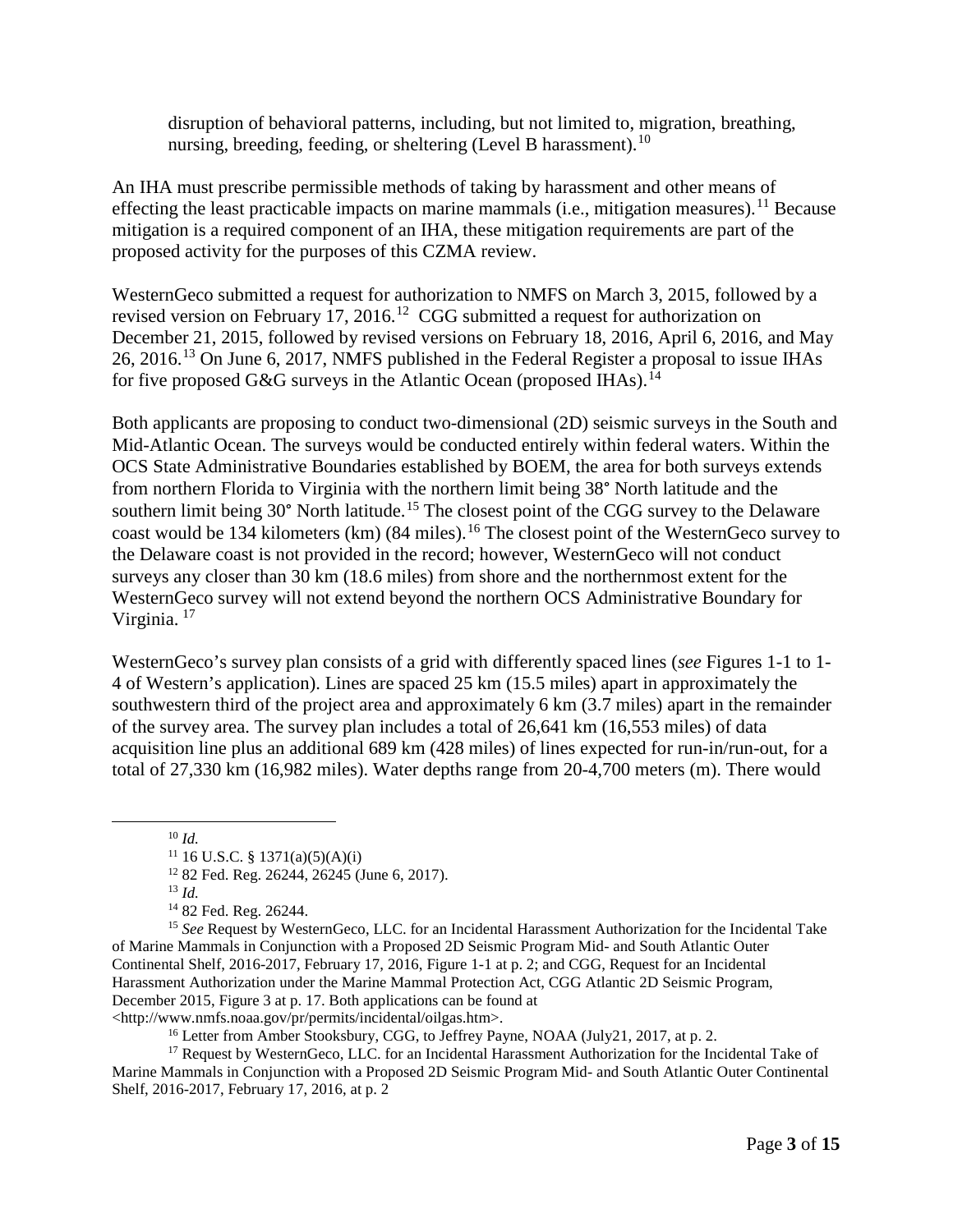be limited additional operations associated with equipment testing, startup, and repeat coverage of any areas where initial data quality is sub-standard.[18](#page-3-0)

WesternGeco plans to deploy a seismic source with a 24-airgun array configured as three identical subarrays of eight airguns each with 8 m spacing between strings. The three airgun strings would be towed at 10 m depth. The airgun array would fire every 37.5 m (approximately every 16 seconds, depending on vessel speed), at an expected transit speed of 4-5 knots. The source vessel would tow a single 10.5 km  $(6.5 \text{ miles})$  hydrophone streamer.<sup>[19](#page-3-1)</sup>

WesternGeco plans a full-year data acquisition program with an estimated 208 days of seismic operations.[20](#page-3-2)

CGG's survey plan consists of 53 survey tracklines in a 20 km (12.4 miles) by 20 km orthogonal grid (*see* Figure 3 of CGG's application). The tracklines would be 300 to 750 km (186-466 miles) in length. The survey plan includes a total of 28,670 km (17,814 miles) of data acquisition line, in water depths ranging from 100-5,000 m. The survey would involve one source vessel, as well as two support vessels. There would be limited additional operations associated with equipment testing, startup, and repeat coverage of any areas where initial data quality is substandard. $^{21}$  $^{21}$  $^{21}$ 

CGG plans to deploy a 36-airgun array configured as four subarrays of nine airguns each (*see* Figure 2 in CGG's application), with total dimensions of 24 m width by 16.5 m length and 8 m separation between strings. The four airgun strings would be towed at 7 m depth and the airgun array would fire every 25 m (approximately every 16 seconds, depending on vessel speed), at an expected transit speed of 4.5 knots. The source vessel would tow a single 10-12 km (7.4 miles) hydrophone streamer. $^{22}$  $^{22}$  $^{22}$ 

CGG plans a six-month data acquisition program, with an estimated 155 days of seismic operations. Seismic operations typically occur 24 hours per day.[23](#page-3-5)

In addition to the seismic survey vessel, there is usually at least one support vessel, which supports the seismic vessel by, among other things, acting as a lookout to ensure safe marine operations through monitoring and maintaining lines of communication with any incoming or surrounding traffic. These operations are usually also accompanied by at least one supply vessel.

<span id="page-3-1"></span><span id="page-3-0"></span>In its proposed IHA, NMFS authorizes harassments for North Atlantic right whale, Humpback whale, Minke whale, Sei whale, and Fin whales, which are species identified by the state. <sup>[24](#page-3-6)</sup> NMFS concludes that these takes are small numbers in the context of species densities.<sup>25</sup> To

#### 18 *Id.*

- <sup>19</sup> *Id.*
- $20$  82 Fed. Reg. at 26,246 (June 6, 2017).
- <span id="page-3-3"></span><span id="page-3-2"></span><sup>21</sup> Id., at 26249.
- <span id="page-3-4"></span><sup>22</sup> *Id.*
- <sup>23</sup> 82 Fed. Reg. at 26246.
- <span id="page-3-7"></span><span id="page-3-6"></span><span id="page-3-5"></span><sup>24</sup> Table 11, 82 Fed. Reg. at 26,295-26,296.
- <sup>25</sup> 82 Fed. Reg. at 26,285.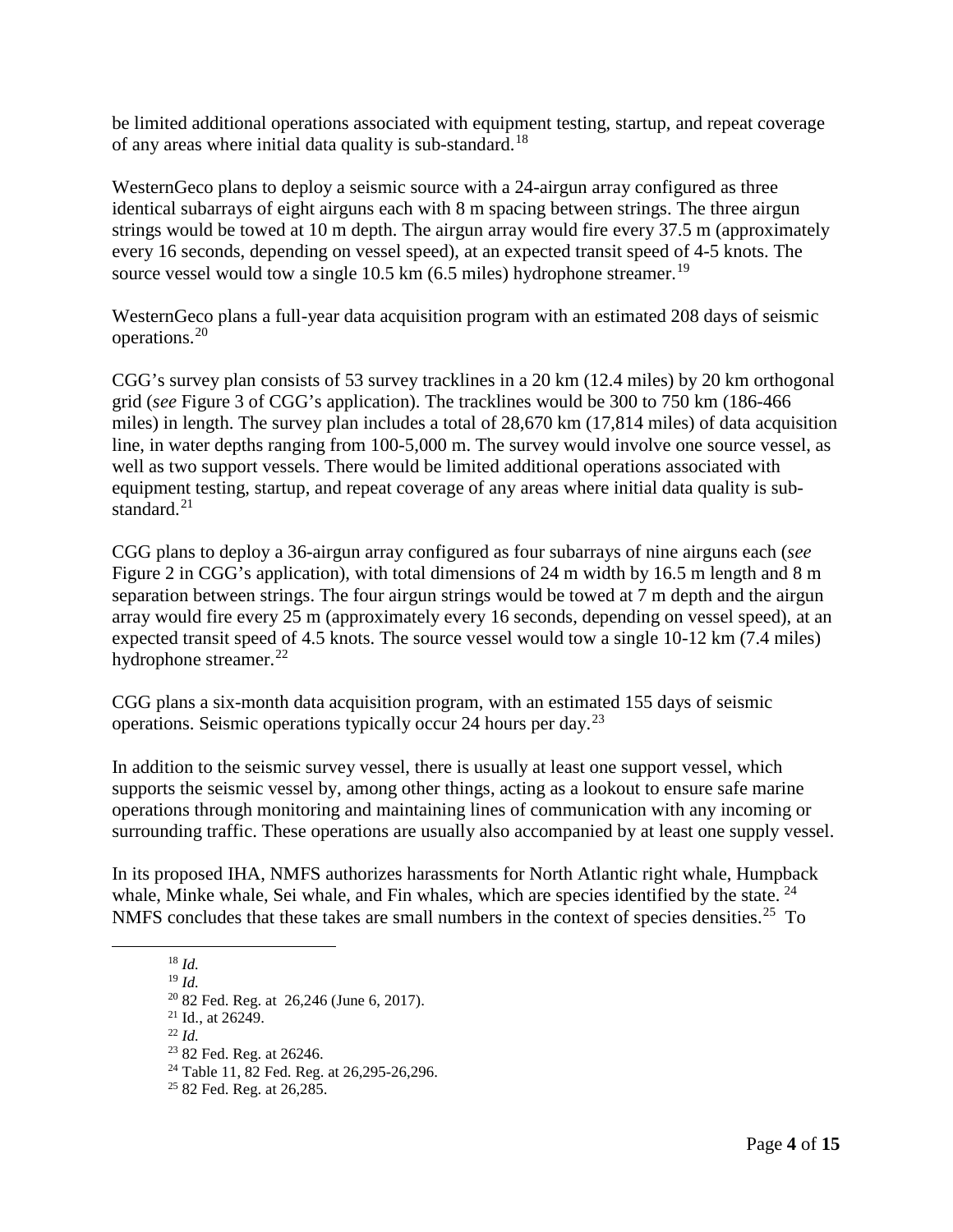conduct the proposed negligible impact finding, NMFS considered the estimates of the number of marine mammals that may be taken in the context of the intensity or duration of the responses, context of any responses (e.g., critical reproductive time or location, migration), as well as effects on habitat. NMFS also assessed the number, intensity and context of estimated takes by evaluating this information relative to population status, and derived a magnitude and impact rating for the authorization of take for each species.<sup>[26](#page-4-0)</sup> NMFS concluded that the issuance of take would have a negligible impact on the above listed whale species after finding a magnitude and impact rating of "*de minimis*" for each of the identified species populations, with the exception of finding a "moderate" impact for Fin whales for WesternGeco.<sup>[27](#page-4-1)</sup>

Both surveys incorporate mitigation measures and protocols to reduce impacts to marine mammals. The suite of mitigation measures and protocols proposed by NMFS differs and are more restrictive than those required by BOEM or the applicants.<sup>[28](#page-4-2)</sup> The mitigation measures that NMFS proposes to require include: trained, dedicated marine mammal observers; a passive acoustic monitoring; buffer, exclusion, and shutdown zones; ramp-up; closure areas.<sup>[29](#page-4-3)</sup>

The proposed mitigation measures also establish closure areas where no seismic survey effort may occur. No seismic surveys can occur within 30 km of the coast in order to protect the coastal stocks of bottlenose dolphin.  $30$  No surveys may be conducted within 47 km (29.2 miles) of the coast between November and April in order to protect North Atlantic right whales from ship strike during migration. $31$ 

NMFS has determined that the mitigation measures are reasonably likely to accomplish or contribute to the accomplishment of:

- Increasing the probability of detecting marine mammals;
- Avoidance or minimization of injury of death to marine mammals;
- Reduction of the number of takes;
- Reduction of the number of exposures to an individual;
- Reduction in the intensity of exposures; and
- Avoidance or minimization of impacts in habitat areas with particular attention to prey base, the potential for blockage or limitation of passage to or from biologically important areas, habitat disturbances during time periods that biologically important.<sup>[32](#page-4-6)</sup>

 <sup>26</sup> 82 Fed. Reg. at 26,296.

 $2782$  Fed. Reg. at 26,304-06, Table 17 (WesternGeco), Table 18 (CGG).

<sup>28</sup> 82 Fed. Reg. at 26,250-26,274.

<sup>29</sup> 82 Fed. Reg. at 26,250-26,274.

<span id="page-4-6"></span><span id="page-4-5"></span><span id="page-4-4"></span><span id="page-4-3"></span><span id="page-4-2"></span><span id="page-4-1"></span><span id="page-4-0"></span><sup>&</sup>lt;sup>30</sup> *Id.* at 26,256. Note that the closest points to shore proposed the applicants are 30 km (18.6 miles) for WesternGeco, and 80 km (49.7 miles) for CGG.

<sup>31</sup> *Id*. at 26259.

<sup>32</sup> *Id*.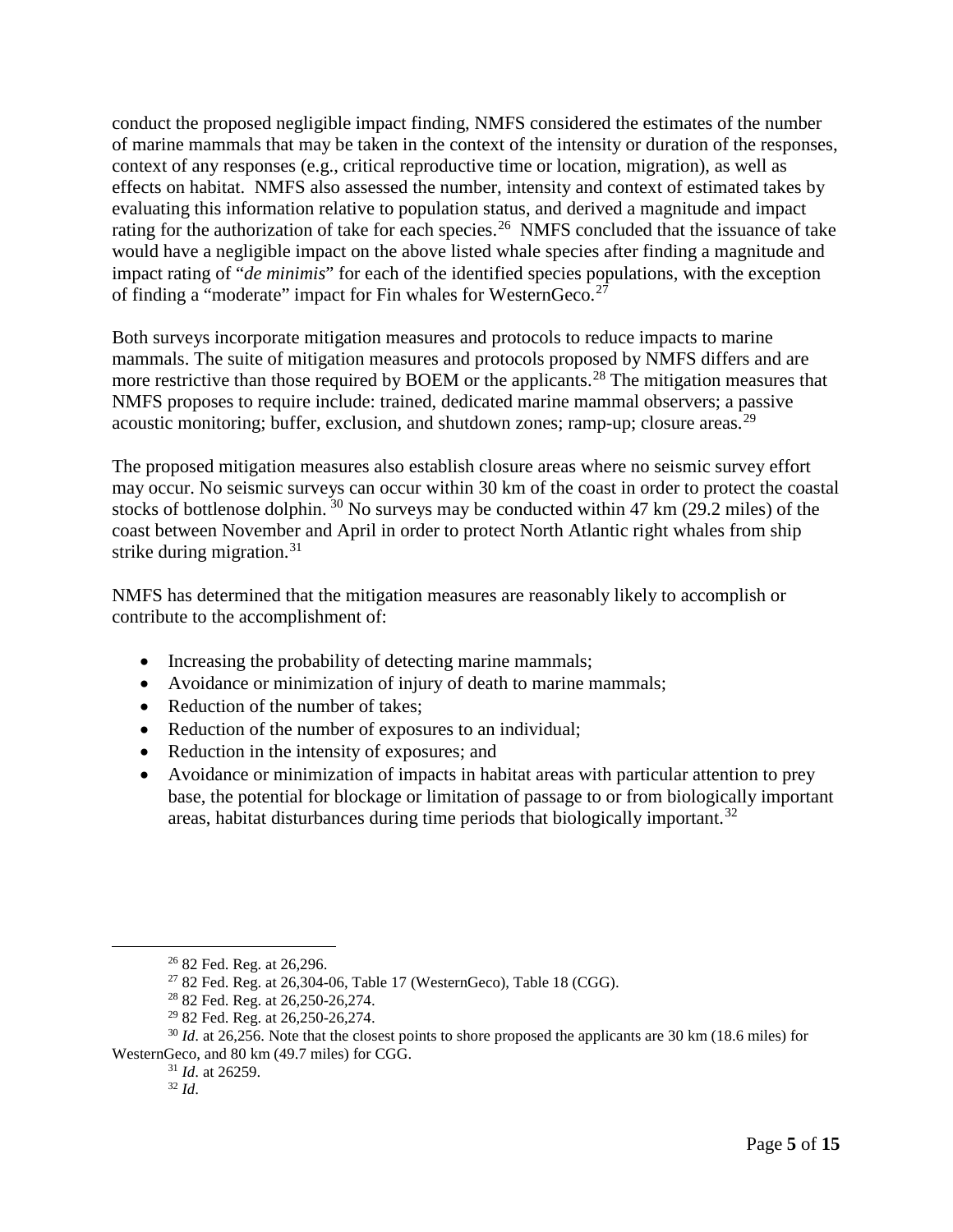#### RELATED UNLISTED ACTIVITY REVIEW REQUESTS

In 2014, Delaware requested approval to review eight G&G applications,  $33$  including those of  $CGG<sup>34</sup>$  $CGG<sup>34</sup>$  $CGG<sup>34</sup>$  and WesternGeco.<sup>[35](#page-5-2)</sup> On November 18, 2014, the Office for Coastal Management approved the state's request to review the CGG G&G permit application as to the potential user conflict effects on commercial and recreational fisheries.<sup>[36](#page-5-3)</sup> The request to review the G&G application of WesternGeco was denied upon the finding that the areas of the proposed survey, which did not extend northward of the northern OCS Administrative Boundary for Virginia, had not been shown to be within the interests of the state.

On February 20, 2015, the state notified CGG and NOAA that due to changes in the scope of CGG's proposed seismic activities that had eliminated areas offshore of Maryland, the Delaware Coastal Management Program had determined that the submission of a federal consistency certification pursuant to 15 C.F.R. § 930.57 was no longer necessary.<sup>[37](#page-5-4)</sup>

Although the NMFS proposed IHAs are associated with the BOEM G&G permit review for the same activity, under the CZMA they are considered to be separate federal actions subject to the federal consistency regulations.[38](#page-5-5)

## THE CRITERIA FOR REVIEW OF STATE REQUESTS

Since the proposed IHAs are for activities that are entirely within federal waters, the state must request approval by the Office for Coastal Management to review the proposed action pursuant to the requirements of 15 C.F.R. § 930.54. Two criteria must be met in order to approve the state's request. First, the state must make the request within 30 days of being notified of the application to the approving federal agency (in this case NMFS).<sup>[39](#page-5-6)</sup> Second, the state must show that the proposed action may have reasonably foreseeable effects on uses or resources of the coastal zone of the state. $40$ 

## 1. The Timeliness of the Request

NMFS published a Federal Register notice of the proposed IHAs on June 6, 2017. On June 8, 2017, the Office for Coastal Management notified states that states had 30 days from the date of the publication of the Federal Register notice (June 6, 2017) to request approval to conduct CZMA reviews of the IHAs.<sup>[41](#page-5-8)</sup> The deadline for submitting requests to the Office for Coastal

<sup>37</sup> Email from Trica K. Arndt, DNREC, to Kerry Kehoe, NOAA (February 20, 2017).

<sup>41</sup> Email from Kerry Kehoe, Office for Coastal Management, to Robert Scarborough, DNREC, *et al.* (June

<span id="page-5-1"></span><span id="page-5-0"></span> <sup>33</sup> Letters from Sarah Cooksey, DNREC, MD DNR, to Paul M. Scholz, NOAA (Aug. 22, 2014 and September 4, 2014).

<sup>34</sup> E14-005.

<sup>&</sup>lt;sup>35</sup> E14-004.

<span id="page-5-8"></span><span id="page-5-7"></span><span id="page-5-6"></span><span id="page-5-5"></span><span id="page-5-4"></span><span id="page-5-3"></span><span id="page-5-2"></span><sup>36</sup> Letter from Jeffrey L. Payne, Office for Coastal Management, to Sarah Cooksey, DNREC (Nov. 18, 2014).

<sup>38</sup> *See* 15 C.F.R. § 9351(a).

<sup>39</sup> *See* 15 C.F.R. § 930.54(a)(1).

<sup>40</sup> *See* 15 C.F.R. § 930.54(c).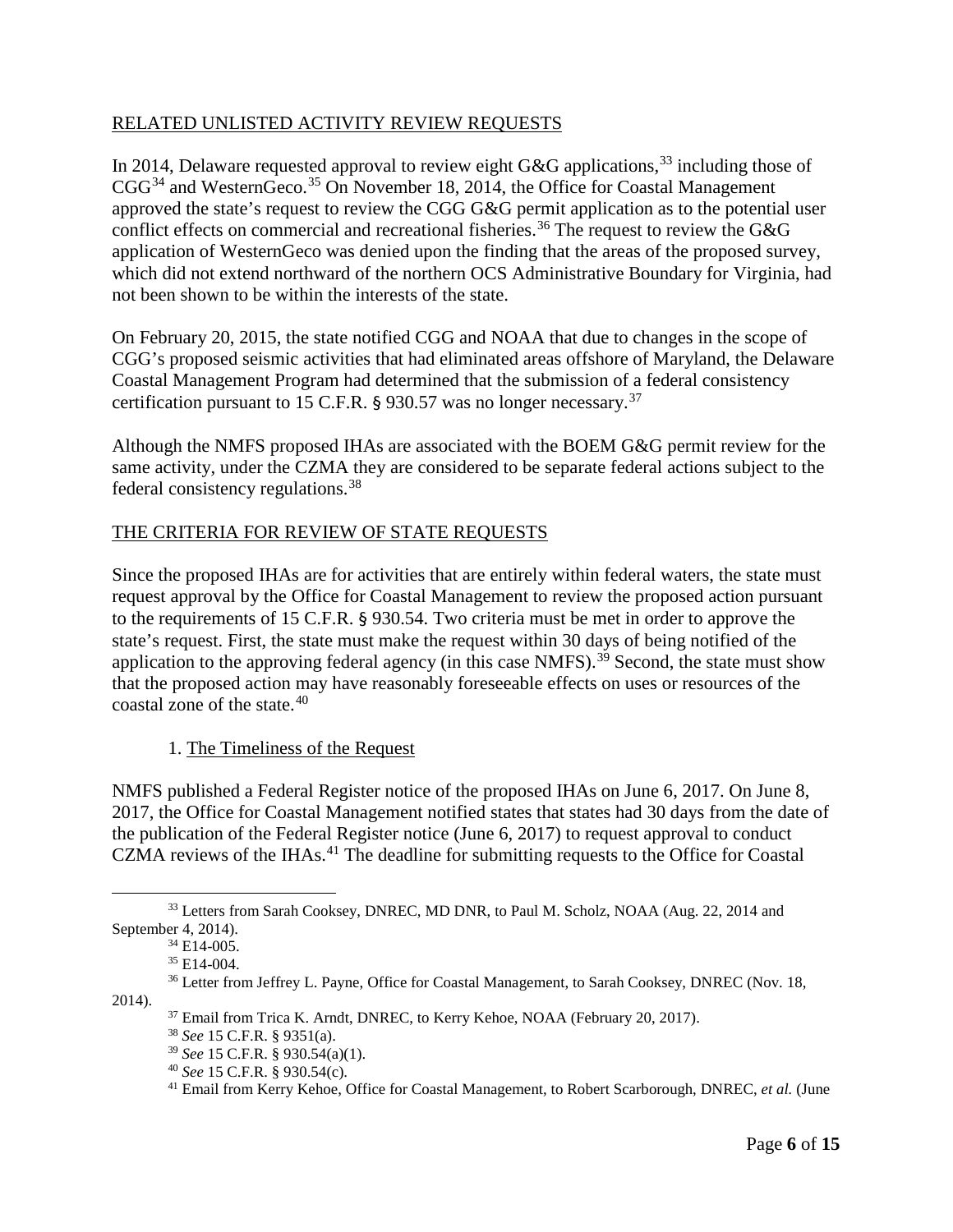Management was July 6, 2017. Delaware submitted its request on July 6, 2017. The Office for Coastal Management finds that the state's request is timely.

Comments submitted by the International Association of Geophysical Contractors (IAGC) assert that constructive notice occurred in February 2016, when NMFS published the WesternGeco application on its website, and on June 1, 2017, when NMFS published the CGG application on its website. IAGC argues that the 30-day deadline to request review of both applications had passed by the date Delaware submitted its request to the Office for Coastal Management on July 6,  $2017<sup>42</sup>$  $2017<sup>42</sup>$  $2017<sup>42</sup>$ 

The Office for Coastal Management finds that this argument is not persuasive. The federal consistency regulations specify that federal agencies or applicants should provide written notice of the submission of applications for federal licenses or permits for unlisted activities to the State agency.<sup>[43](#page-6-1)</sup> A state does not waive its right to review an activity when the state does not receive notice of the permit or license application.<sup>[44](#page-6-2)</sup> The regulations further state that notice to the state may be constructive "if notice is published in an official federal public notification document or through an official State clearinghouse (i.e., the Federal Register, draft or final NEPA EISs that are submitted to the State agency, or a State's intergovernmental review process)."[45](#page-6-3) As stated above, NMFS published notice of the CGG and WesternGeco IHA applications in the Federal Register on June 6, 2017, providing constructive notice to the states at that time.

The Office for Coastal Management, as it has done for other actions relating to the proposed seismic surveys as a courtesy due to the known interest of some states, informed the states that June 6, 2017, would be considered the start of the 30-day timeframe for submitting approval requests. The purpose of the communication was to remove any uncertainty and potential threshold issues as to when the time for submitting requests began and ended.

## 2. Whether the Proposed Activity Has Reasonably Foreseeable Effects on Uses or Resources of the State's Coastal Zone

States have the burden of showing that the proposed activity would have reasonably foreseeable effects on coastal uses or resources of the state.<sup>[46](#page-6-4)</sup> State unlisted activity requests, and the Office for Coastal Management's review and decision, are a fact-specific, case-by-case evaluation based on the totality of specific circumstances and information provided. $4<sup>7</sup>$  In addition to the information provided by a state as part of its request, the Office for Coastal Management's decision record includes the IHA applications, the proposed IHA and any references therein, and any information provided by the applicant and federal agencies.

<span id="page-6-5"></span><span id="page-6-4"></span><span id="page-6-3"></span><span id="page-6-2"></span><span id="page-6-1"></span><span id="page-6-0"></span><sup>8, 2017).&</sup>lt;br><sup>42</sup> Letter from Nikki Martin, IAGC, to Jeffrey Payne, NOAA (July 21, 2017), at p. 2.

<sup>43</sup> 15 C.F.R. § 93.54(a)(2).

<sup>44</sup> 15 C.F.R. § 930.54(a)(1).

<sup>45</sup> 15 C.F.R. § 930.54(a)(2).

<sup>46</sup> *See* 15 C.F.R. § 930.54(b).

 $47,65$  Fed. Reg.  $77,124,77,130$  (December 8, 2000).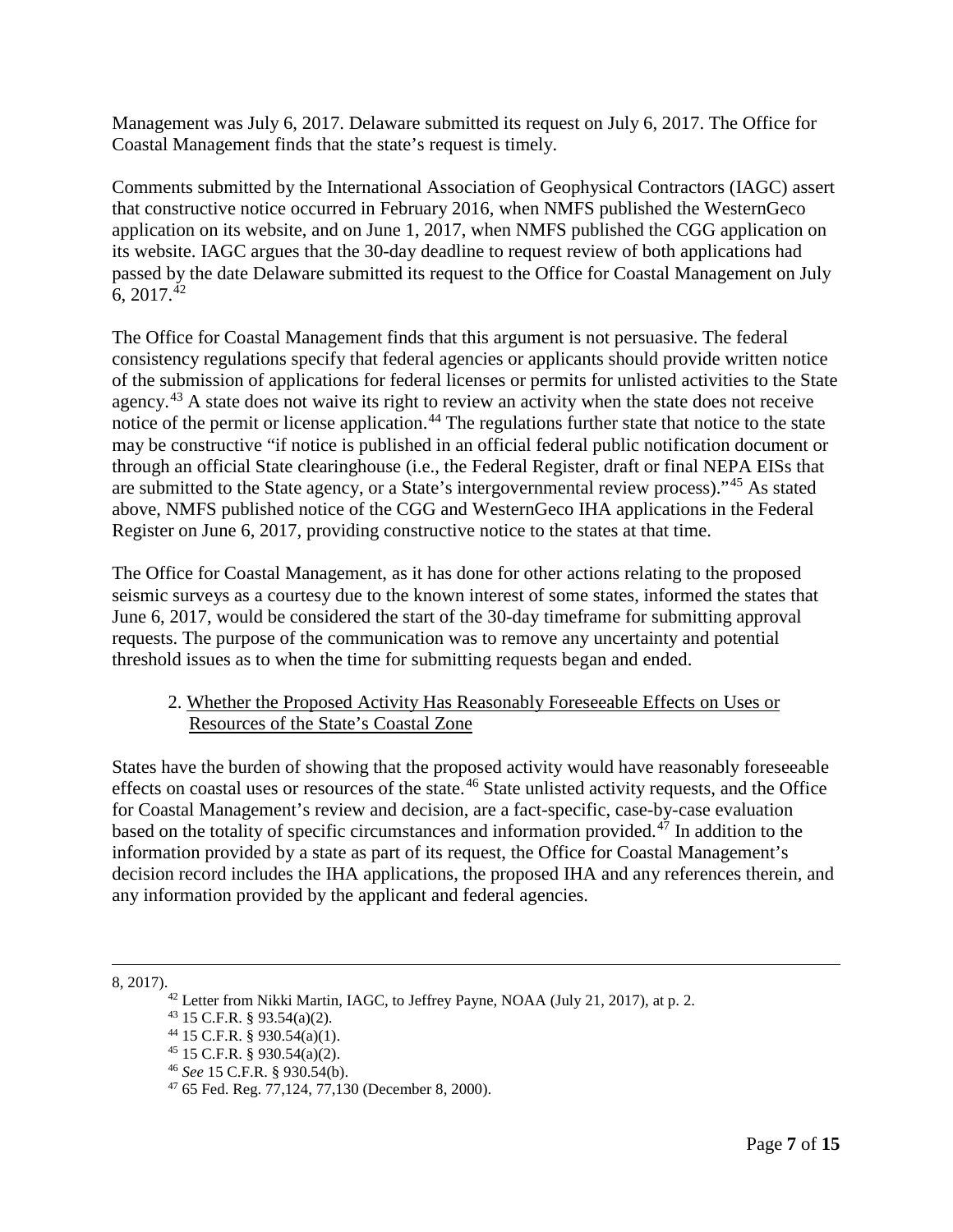The proposed action is the authorization of the incidental take of marine mammals. As such, the state must demonstrate that impacts from the proposed action will have reasonably foreseeable effects on marine mammals of the coastal zone of the state. Effects include direct, indirect and cumulative effects.[48](#page-7-0) The full range of reasonably foreseeable effects that may result from the seismic surveys is not the subject of the proposed action. The review by BOEM of the applications for the issuance of G&G permits covers the full range of effects of the seismic surveys. The state has already had the opportunity to review those applications.<sup>[49](#page-7-1)</sup>

(a) Summary of State's Arguments

The State of Delaware asserts that marine mammals are a coastal resource, and wildlife watching of marine mammals is a coastal resource. Specifically, Delaware asserts that, because marine mammals not only inhabit Delaware state waters, but also the waters of the OCS, impacts to these species outside of Delaware waters in the OCS have the potential to directly impact the environment and economy of Delaware's coastal zone by affecting ecotourism opportunities.

## *Baleen Whales*

The state identifies "numerous species of marine mammals" as state coastal resources, "including" baleen whales generally, and, specifically, the Blue whale, Bryde's whale, Fin whale, Humpback whale, Minke whale, North Atlantic right whale, and Sei whale.<sup>50</sup> To demonstrate the presence of these species in state waters, the state provided a table of data compiled by the Marine Education, Research & Rehabilitation Institute of marine mammal strandings in 2016-2017, and a table of additional sightings and strandings during the 2000-2012 timeframe. The state also provided maps depicting core abundance areas of species likely to be impacted by low frequency sound produced by the proposed seismic surveys, and of offshore areas used for wildlife watching.

The state argues that the authorization of marine mammal takes is *per se* a reasonably foreseeable effect.<sup>[51](#page-7-3)</sup> The state further questions the accuracy of NMFS' take estimates, assessment of cumulative effects, and mitigation

Citing BOEM's Fact Sheet on Atlantic Geophysical and Geological Surveys, the state notes that the sound from a seismic survey can cover an area of over  $300,000 \text{ km}^2$  raising background noise levels 100-fold continuously for weeks or months.<sup>[52](#page-7-4)</sup> The state also cites a report from the International Whaling Commission's Scientific Committee, which concluded that seismic surveys can cause "repeated and persistent acoustic insults" over a large area and should be enough to "cause population level impacts."[53](#page-7-5) In support of its effects claims, the state references

 <sup>48</sup> 15 C.F.R. § 930.11(g).

<sup>49</sup> *Infra* at 5.

<span id="page-7-5"></span><span id="page-7-4"></span><span id="page-7-3"></span><span id="page-7-2"></span><span id="page-7-1"></span><span id="page-7-0"></span><sup>&</sup>lt;sup>50</sup> Letter from Kimberly B. Cole, DNREC, to Jeffrey Payne, NOAA (July 21, 2017), at 4-5. Baleen whales were named for the long plates of baleen which hang in a row (like the teeth of a comb) from their upper jaws that are used to filter capture food, such as krill, other zooplankton, crustaceans, and small fish. 51 *Id.*

<sup>52</sup> *Id.*

<sup>53</sup> Weilgart, L., A review of the impacts of seismic airguns on marine life,"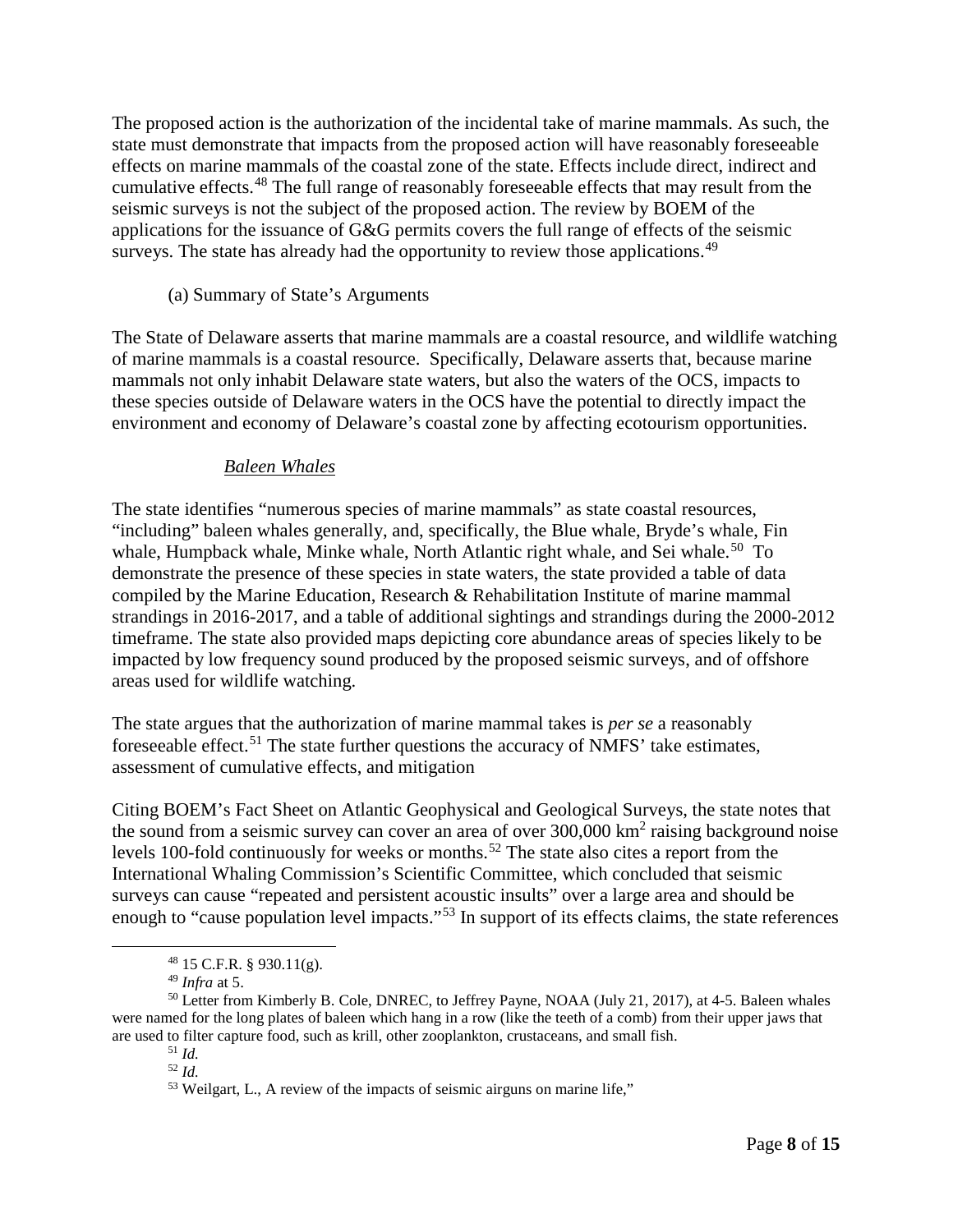the 2013 literature review conducted by Lindy Weilgart, "A Review of the Impacts of Seismic Airgun Surveys on Marine Life."[54](#page-8-0) The review of nearly 50 studies of wildlife interactions with seismic surveys concludes that the noise from seismic surveys has ecosystem-wide impacts with at least 37 marine species, including marine mammals, having been shown to be affected by seismic airgun noise. The impacts range from behavioral changes such as decreased foraging, avoidance of the noise, changes in vocalization, stress, hearing impairment, massive injuries, and death by drowning or strandings. The state also cites studies that have shown that North Atlantic right whales and Humpback whales modify their migration paths to avoid the sounds emitted from air guns. $55$ 

The state also is concerned with the accuracy of take estimates asserting that the population estimates for many of these species are not well known, and the impact on the sustainability of those species may not be predictable or credibly determined.

The state argues that NMFS has not adequately addressed cumulative impacts to marine mammals. The state notes that a growing number of potential stressors including pollution, marine debris, entanglement in fishing gear, climate change, prey depletion, ship strikes and increased anthropogenic noise in the oceans can result in cumulative impacts to marine mammal populations.[56](#page-8-2) Impacts to hearing and communication, reduced reproductive success, chronic stressors, developmental delays, and displacement can have broad scale negative effects on marine populations.<sup>[57](#page-8-3)</sup> When combined with the noise of ship traffic and proposed sonar use by the Navy, the increase in anthropogenic noise could have serious detrimental effects on marine mammal species such as the North Atlantic right whale whose population level is at a critical threshold.[58](#page-8-4)

The deficiencies that the state alleges with the MMPA IHA review process also include the failure to adequately consider that the five proposed surveys may overlap in area and time. With the G&G permit authorizations being available for only one year, and all surveys working within the same constraints in terms of closure restrictions and weather delays, cetacean stocks will be continuously buffeted by the acoustic and physical impacts of concurrent and overlapping surveys and vessel operations.<sup>[59](#page-8-5)</sup> The state asserts that the NMFS proposed IHAdoes not include an analysis of the aggregate impact to marine mammal species and stocks from multiple seismic surveys occurring simultaneously.<sup>[60](#page-8-6)</sup>

http://www.cbd.int/doc/?meeting=MCBEM-2014-01 (2013), citing IWC (International Whaling commission, Report of the Scientific Committee, Annex K: Report of the Standing Working Group on Environmental Concerns, Journal of Cetacean Res. Management, 9 (Supp.): 227-296 (2005).

<span id="page-8-0"></span><sup>54</sup> Weilgart, L., A review of the impacts of seismic airguns on marine life," http://www.cbd.int/doc/?meeting=MCBEM-2014-01 (2013).

<span id="page-8-1"></span><sup>55</sup> Letter from Kimberly B. Cole, DNREC, to Jeffrey Payne, NOAA (July 21, 2017), at p. 3, citing British Columbia Minstry of Energy and Mines, "Sonar versus Seismic" (2003).

<span id="page-8-6"></span><span id="page-8-5"></span><span id="page-8-4"></span><span id="page-8-3"></span><span id="page-8-2"></span>https://www.cagc.ca/resources/marine\_seismic/seismic\_vs\_sonar.pdf.

<sup>56</sup> Letter from Kimberly B. Cole, DNREC, to Jeffrey Payne, NOAA (July 21, 2017), at p. 2-3.

<sup>57</sup> *Id*., at p. 3.

<sup>58</sup> *Id*., at p. 3-4.

<sup>59</sup> Letter from Kimberly B. Cole, DNREC, to Jeffrey Payne, NOAA (July 6, 2017), at p. 3.

 $60$  Letter from Kimberly B. Cole, DNREC, to Jeffrey Payne, NOAA (July 21, 2017), at p. 6.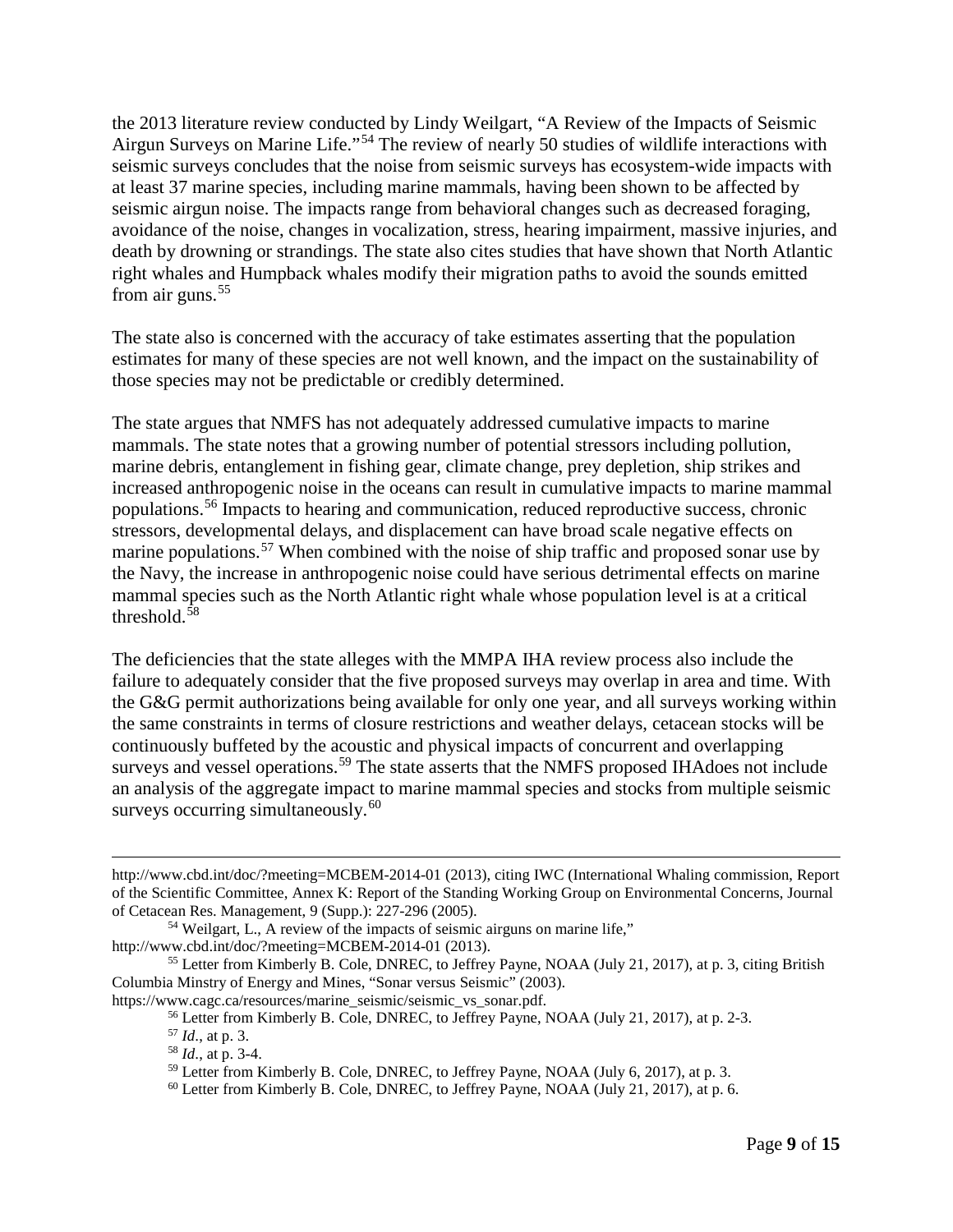The state asserts that BOEM has acknowledged the reasonably foreseeable effects in its discussion of the direct, secondary and cumulative impacts of the surveys, and that the requirement for mitigation measures to reduce the impacts of G&G activities on marine mammals is an acknowledgement of coastal effects as those measures are intended to reduce but not eliminate the impacts.  $61$ 

## *Wildlife Watching*

The state asserts that its coastal economy includes dolphin and whale watching tours. Included with its July 6, 2017, request is a map entitled "Delaware Offshore Wildlife Watching." The map was developed for the Mid-Atlantic Regional Council (MARCO) as a data tool showing coastal and offshore recreational uses.<sup>[62](#page-9-1)</sup>

(b) Analysis

The state has requested approval to review IHAs for potential impacts to highly migratory species of marine mammals from an activity that will occur no closer than the federal waters offshore of Virginia and extend over a vast range of the ocean extending south to offshore of northern Florida and out 350 nautical miles to the U.S. Extended Continental Shelf boundary. Few of the marine mammals in the proposed survey area can be shown to have had any presence or connection to the state. For dolphins and Atlantic right whales that are found in state waters, the state has failed to show that the species would be affected after consideration of proposed and required area closures. For the other species identified by the state, we have determined that the state has failed to demonstrate a reasonable likelihood of effects on state resources. As for wildlife viewing activities, we also find that the state has failed to demonstrate a reasonably foreseeable effect on a state use.

## *Baleen Whales*

Under the CZMA regulations, a state coastal resource may include a biological resource that is found within a State's coastal zone "on a regular or cyclical basis."[63](#page-9-2) Information submitted by the state shows that baleen whales including North Atlantic right whale, Minke, Humpback, Fin, and Sei whales, are occasionally found in state waters, but are not regularly or cyclically found therein.[64](#page-9-3)

The table of 2016-2017 strandings shows two whale strandings in that time period.<sup>[65](#page-9-4)</sup> For the

<span id="page-9-0"></span> <sup>61</sup> Letter from Kimberly B. Cole, DNREC, to Jeffrey Payne, NOAA (July 6, 2017), at p. 2; and Letter from Kimberly B. Cole, DNREC, to Jeffrey Payne, NOAA (July 21, 2017), at p. 6, citing Final Programmatic Environmental Impact Statement (PEIS) for Atlantic OCS Proposed Geological and Geophysical Activities, Mid-Atlantic and South Atlantic Planning Areas (OCS EIS/EA BOEM 2014-001).

 $62$  Letter from Kimberly B. Cole, DNREC, to Jeffrey Payne, NOAA (July 6, 2017), at p. 3.

<sup>63</sup> 15 C.F.R. § 930.11(b).

<span id="page-9-4"></span><span id="page-9-3"></span><span id="page-9-2"></span><span id="page-9-1"></span><sup>64</sup> NMFS finds that the Sei whale is expected to be encountered only extremely rarely, if at all, outside of the feeding grounds in Gulf of Maine and Georges Bank, outside of the proposed survey areas. 82 Fed. Reg. at 26,293.

<sup>65</sup> Letter from Kimberly B. Cole, DNREC, to Jeffrey Payne, NOAA (July 21, 2017), Attachment 1 at p. 8.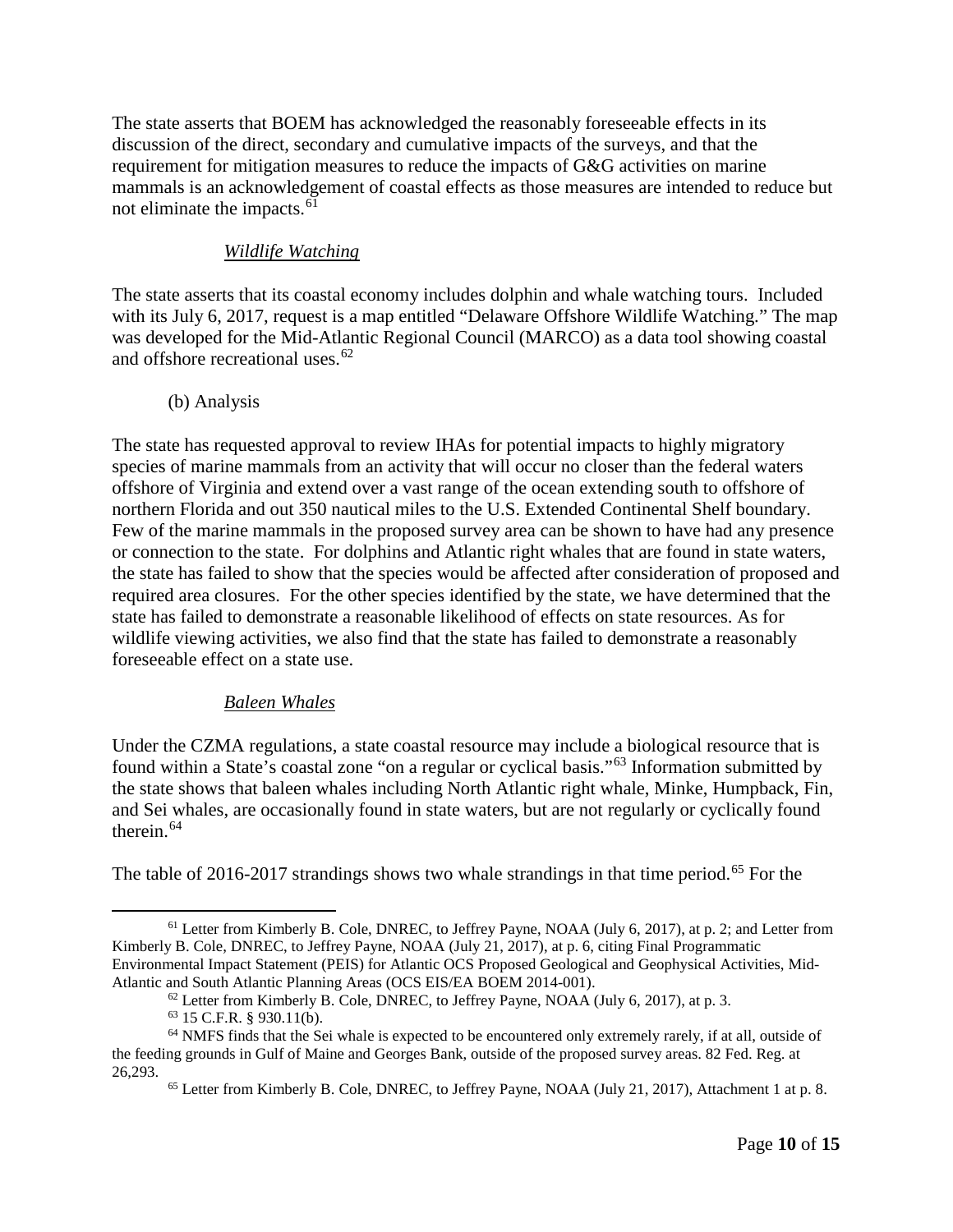table for the 12-year time period of 2000-2012, less than 60 sightings of whales in state waters are shown, an average of less than five annually.<sup>[66](#page-10-0)</sup> Infrequent whale sightings are shown to occur in every month of the year except February with June and the summer months having the highest frequency of sightings.<sup>[67](#page-10-1)</sup> The map of core abundance areas for whales with a sensitivity to low frequency sound shows little abundance of whales offshore of the state until near the edge of the continental shelf in the vicinity of submarine canyons which are far outside of state waters.<sup>[68](#page-10-2)</sup> Furthermore, the map does not identify the individual species to determine whether the same species may be found both inside state waters and within the proposed survey area.<sup>[69](#page-10-3)</sup> The state has not asserted that the state waters are of biological significance to the identified whales.<sup>[70](#page-10-4)</sup> We find that the state's submission and the administrative record fails to demonstrate that whales are a state resource.

Even if we were to find that the identified whales are a state resource, the state has also failed to meet its burden to demonstrate that the proposed action would have a reasonably foreseeable effect on the resource. That marine mammals occur in state waters does not establish that these resources are within range of the proposed surveys. The closest point to shore for the WesternGeco and CGG surveys, more than 30 km (18.6 miles) and 134 km (84 miles) respectively from the Delaware coast with no part of the surveys being directly off the coast of either Delaware or even in the adjacent state of Maryland.

As noted above, the activity that the state has requested to review is the proposed issuance of IHA for the taking of marine mammals. The authorization is limited to harassments (primarily Level B, but some Level A), and may only be issued if NMFS determines that the activity for which the IHAs have been requested will have negligible impacts. The CZMA reasonably foreseeable effects standard is separate and distinct from that found in the MMPA standards. The Office for Coastal Management does not consider a take of a marine mammal, particularly in the form of a temporary behavioral disturbance outside of a state coastal zone, to be a *per se* coastal effect.<sup>[71](#page-10-5)</sup> The burden is on the state to demonstrate how the issuance of the IHAs for harassments outside of the coastal zone arise to effects to uses or resources of the state's coastal zone.

<span id="page-10-0"></span><sup>&</sup>lt;sup>66</sup> *Id.*, Attachment 2 at p. 9. Although not shown in Attachment 2, the table includes sightings in state and federal waters, and does not always distinguish as to where a marine mammal was sighted. The majority of sightings are individual animals, but some mother calve pairs and group sightings are noted. *See* email from Tricia Arndt, DNREC, to Kerry Kehoe, NOAA (Aug. 11, 2017), Attached Excel file.

<sup>67</sup> *Id.*

<sup>&</sup>lt;sup>68</sup> Letter from Kimberly B. Cole, DNREC, to Jeffrey Payne, NOAA (July 21, 2017), Figure 1 at p. 5.

<span id="page-10-3"></span><span id="page-10-2"></span><span id="page-10-1"></span> $69$  NMFS's density information for these species demonstrates that the species identified by the state are regularly and cyclically found far offshore in the Outer Continental Shelf. http://cetsound.noaa.gov/cda.

<span id="page-10-4"></span> $70$  While not specified by the state's submissions, the proposed IHA and BOEM PEIS identifies that a portion of state waters is seasonal management area (SMAs), and state waters fall within a biologically important area (BIA). These areas were designated by NMFS to reduce ship strikes of North Atlantic right whales as they migrate between their calving and nursing grounds in the Southeastern coastal areas, to their mating and feeding grounds in New England waters. 82 Fed. Reg. at 26,257-26,260; BOEM PEIS at Figures 4-7 and 4-8; https://cetsound.noaa.gov/biologically-important-area-map (last visited 8/23/2017). The overlap of state waters with a SMA or BIA is not *per se* evidence of regular or cyclical presence in state waters, particularly in this case where these areas encompass the coastal areas of almost the entirety of the Eastern seaboard.<br><sup>71</sup> *See* 65 Fed. Reg. 77,124-77,175, 77,130 (Dec. 8, 2000).

<span id="page-10-5"></span>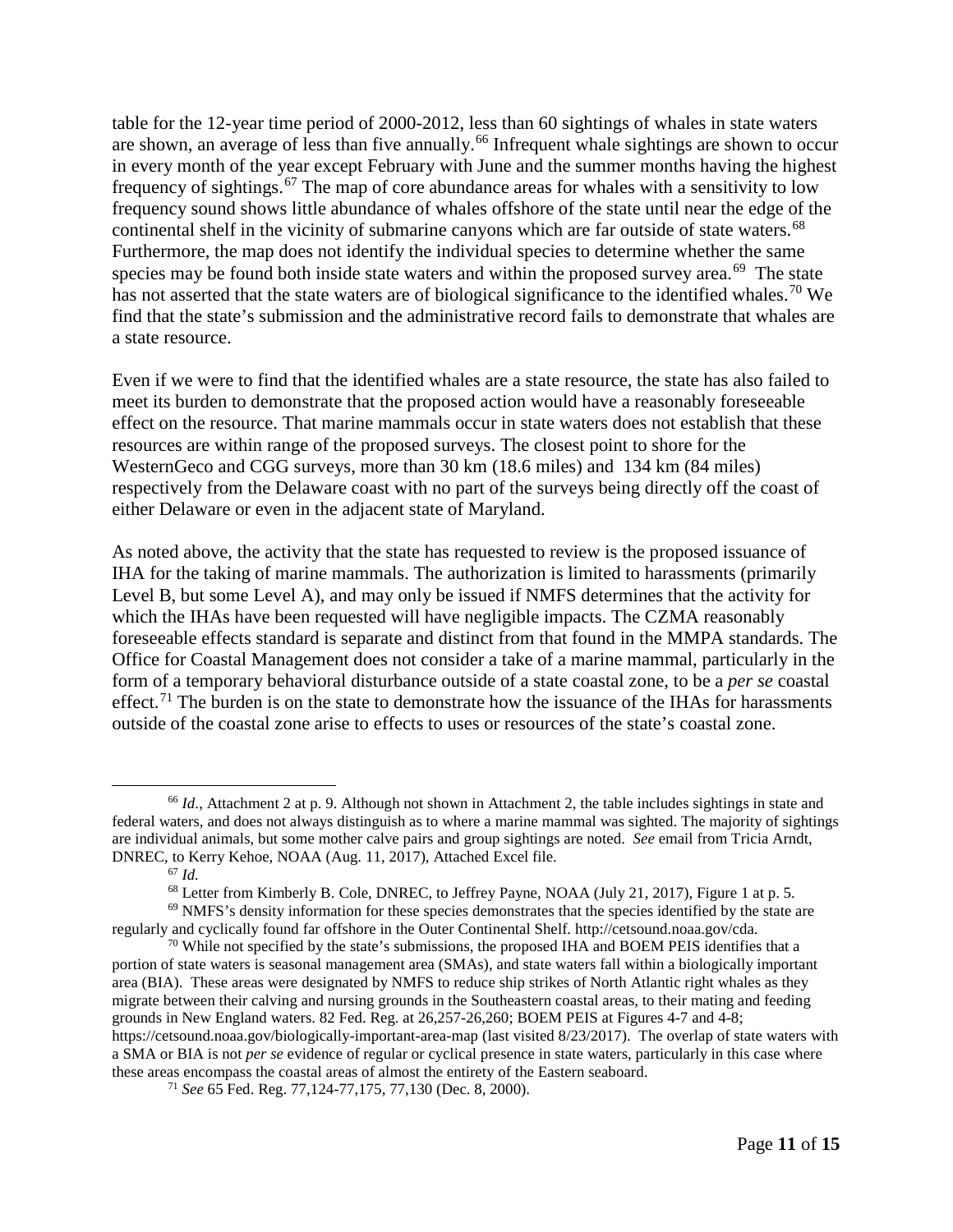Importantly, the geographic scale of this particular IHA is difficult to translate into effects on particular marine mammals or stocks that are state resources, as the IHA assesses the effects of the entire geographic extent of the proposed survey activities in the mid-Atlantic. While NMFS analyzes the geographic distribution of marine mammals as a part of its effects analysis, taking care to consider seasonal and regional variability, and modelling is conducted in zones, neither the applicant nor NMFS provides a regional or geographic assessment of takes on a scale appropriate to analyze effects on a particular state resource. Furthermore, the IHA provides conclusions of the number of exposures to a population in the entire survey area by species, not the number of exposures of individual members of each species. Likewise, the negligible impact analysis is made on a population level. Thus, without more analysis from the state, the issuance of takes by an IHA for a large geographic area, for species that are infrequently found in state waters, does not provide a level of specificity to demonstrate foreseeable effects on a particular state's resources.<sup>[72](#page-11-0)</sup>

While there may be uncertainties regarding marine mammal populations, NMFS is required to use the best available information in its decision-making process. NMFS has used the most recently available information on stock abundances.<sup>[73](#page-11-1)</sup> The state has not presented any information that challenges the information used by NMFS as the best available.

In considering the state's cumulative impact arguments, the Office for Coastal Management reviewed the NMFS proposed IHA and BOEM Final PEIS for Atlantic G&G Activities, and found that both NMFS and BOEM considered the combined impacts of other stressors.<sup>[74](#page-11-2)</sup> NMFS has considered impacts other than sound such as those from ship strikes, entanglement, marine debris and fuel spills. [75](#page-11-3) NMFS has also considered indirect impacts such as increased ambient noise levels that could mask communications among marine mammals.[76](#page-11-4) NMFS has concluded that the impacts of this sort are likely to be short-term in duration as a survey vessel passes through an area. $77$ 

NMFS and BOEM found that the sound from surveys operating simultaneously would not be appreciably louder and the radii of impacts would not overlap.<sup>[78](#page-11-6)</sup> Also, the state has not

<span id="page-11-0"></span> <sup>72</sup> That said, even for the large scale of the IHA's analysis, NMFS finds *deminimis* effects of the authorized takes on the populations for each of the cited marine mammals, except Fin whales, which are moderate for WesternGeco. *Id.*, 26,296-26,312. Magnitude and Impact Ratings can be found for WesternGeco and CGG 82 Fed. Reg. at 26,304-26,308.

<sup>73</sup> 82 Fed. Reg. at 26,288. *See* Table 4 at 26,269-26,270 and discussion at 26,268-26,271.

<span id="page-11-3"></span><span id="page-11-2"></span><span id="page-11-1"></span><sup>74</sup> *See* 82 Fed. Reg. at 26,296; Final Programmatic Environmental Impact Statement (PEIS) for Atlantic OCS Proposed Geological and Geophysical Activities, Mid-Atlantic and South Atlantic Planning Areas (OCS EIS/EA BOEM 2014-001), Section 3.6. Note that the MMPA does not use the term "cumulative impacts."

<sup>75</sup> *Id*. at 26,280-26,281.

<sup>76</sup> *Id.* at 26,279-26,280.

<sup>77</sup> *Id.* at 26,281.

<span id="page-11-6"></span><span id="page-11-5"></span><span id="page-11-4"></span><sup>78.</sup>Id. at 26,256; Final Programmatic Environmental Impact Statement (PEIS) for Atlantic OCS Proposed Geological and Geophysical Activities, Mid-Atlantic and South Atlantic Planning Areas (OCS EIS/EA BOEM 2014-001) at 2-37 through 2-38. To avoid seismic interference, survey vessels typically maintain a 17.5 km separation during surveys. Sound models demonstrate that the largest exposure radii for Level B exposures are 15 km, occurring in 10 percent of modeled cases, with a more typical radii of no more than 10 km. *Id.* at 2-38. NMFS has also discussed simultaneous operation, and notes that, in fact, it may be a protective measure to group acoustic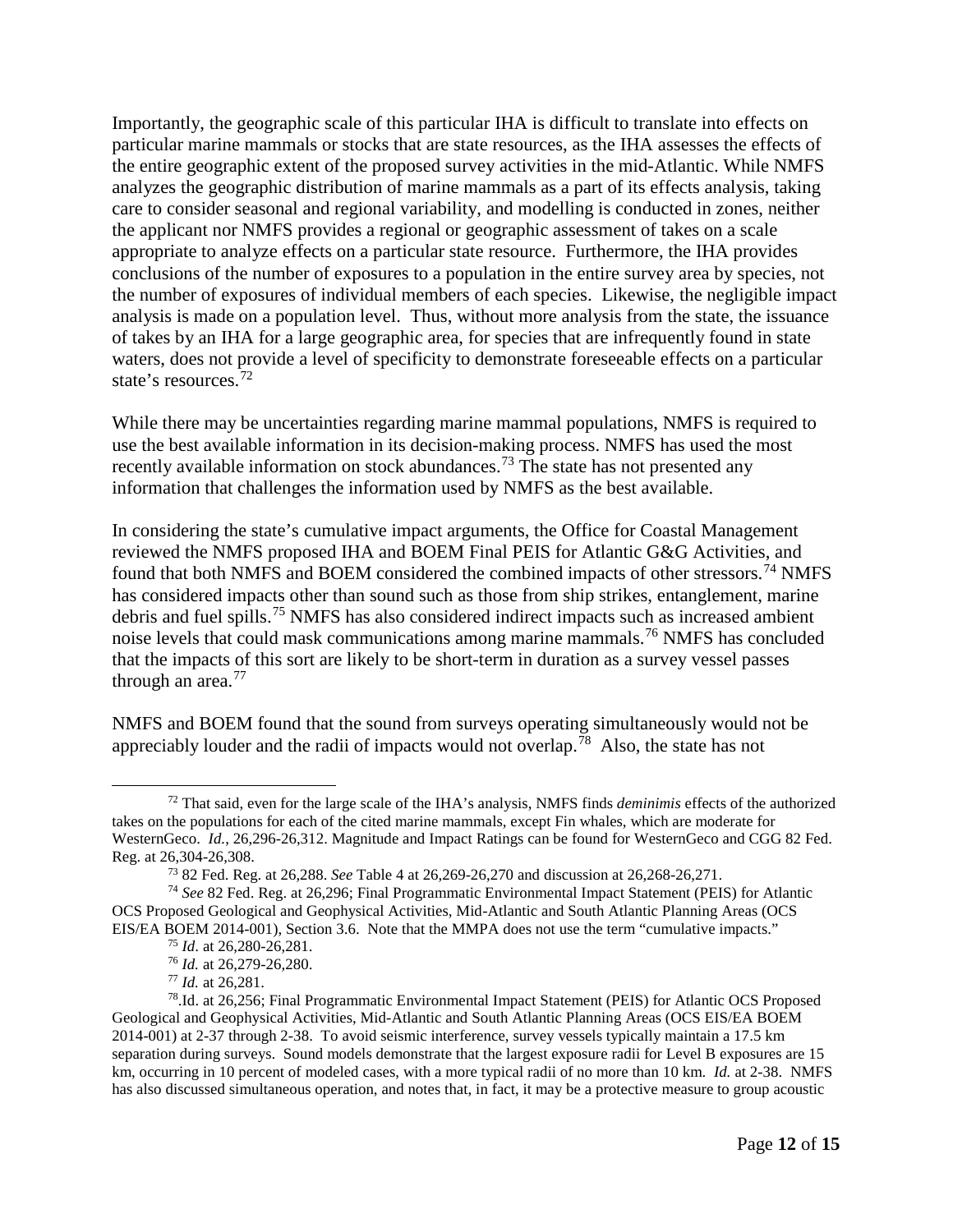explained why the issuance of five IHA's would have cumulative effects to state uses or resources, especially when considering the large areal extent of the proposed surveys (which is over 854,7[79](#page-12-0) km2 (330,032 miles<sup>2</sup>)),<sup>79</sup> the movement of the vessels, the limited duration of the authorization for the surveys, time-area closures, exclusion zones, and other mitigation measures.<sup>[80](#page-12-1)</sup>

The state's challenges to the mitigation measures are generalized and uncompelling. The state argues that the fact that the IHA's imposed mitigation measures is evidence of the harmful effects of the surveys. However, under the MMPA, an IHA must prescribe permissible methods of taking by harassment and other means of effecting the least practicable impacts on marine mammals. Second, the mitigation measures, and benefits of those measures in reducing any effects, are considered as part of the entire proposed activity for this review. Finally, while mitigation measures each have different levels of effectiveness and cannot in all cases completely eliminate all risks of exposure to a marine mammal, this fact on its own does not demonstrate that the impacts in federal waters arise to the level to be coastal effects. In developing the mitigation measures, NMFS, the expert federal agency, reviewed the measures proposed by the applicants; the mitigation requirements specified in the BOEM Programmatic Environmental Impact Statement for Atlantic OCS Proposed Geological and Geophysical Activities in the Mid-Atlantic and South Atlantic Planning Areas;<sup>[81](#page-12-2)</sup> seismic mitigation protocols required or recommended elsewhere; available scientific literature and a number of review articles.[82](#page-12-3) In its coastal effects analysis, it is the burden of the state to show that these mitigation measures are inadequate. The Office for Coastal Management finds that the state has not met that burden. While there may be impacts to marine mammals from the seismic surveys even with the proposed mitigation measures, the state has not shown that there would be any discernible impacts to baleen whales in the state's coastal zone.

#### *Dolphins*

The proposed IHA notes the discontinuity between coastal stocks of bottlenose dolphins found in state waters and those that inhabit deeper waters offshore in the survey area. The range of coastal stocks typically occur within 20 km (12.4 miles) of the coast, which is outside of the range of the proposed surveys. While the coastal stocks of the bottlenose dolphin is known to occur further offshore than 20 km, NMFS determined that a 20 km exclusion zone for the surveys would avoid the vast majority of impacts. NMFS has added an additional 10 km to this exclusion zone for the

sources as closely together as possible, in which case the sound exposure would not be appreciably louder and potentially shorten total duration of sound exposure. 82 Fed. Reg. at 26,256.

<span id="page-12-0"></span> $\bar{r}^9$  Final Programmatic Environmental Impact Statement (PEIS) for Atlantic OCS Proposed Geological and Geophysical Activities, Mid-Atlantic and South Atlantic Planning Areas (OCS EIS/EA BOEM 2014-001), Summary at vii.

<span id="page-12-1"></span><sup>&</sup>lt;sup>80</sup> Although a biological opinion pursuant to the requirements of the Endangered Species Act (ESA) has not been completed at the time of this decision, NMFS has confirmed that a single biological opinion will be prepared for the proposed issuance of the five IHAs so that the cumulative impacts of the five IHAs will be assessed. *See* email from Benjamin Laws, NMFS Office of Protected Resources, to Kerry Kehoe, NOAA Office for Coastal Management (August 2, 2017).

<span id="page-12-3"></span><span id="page-12-2"></span><sup>81</sup> Final Programmatic Environmental Impact Statement (PEIS) for Atlantic OCS Proposed Geological and Geophysical Activities, Mid-Atlantic and South Atlantic Planning Areas (OCS EIS/EA BOEM 2014-001).

<sup>82</sup> 82 Fed. Reg. at 26,250.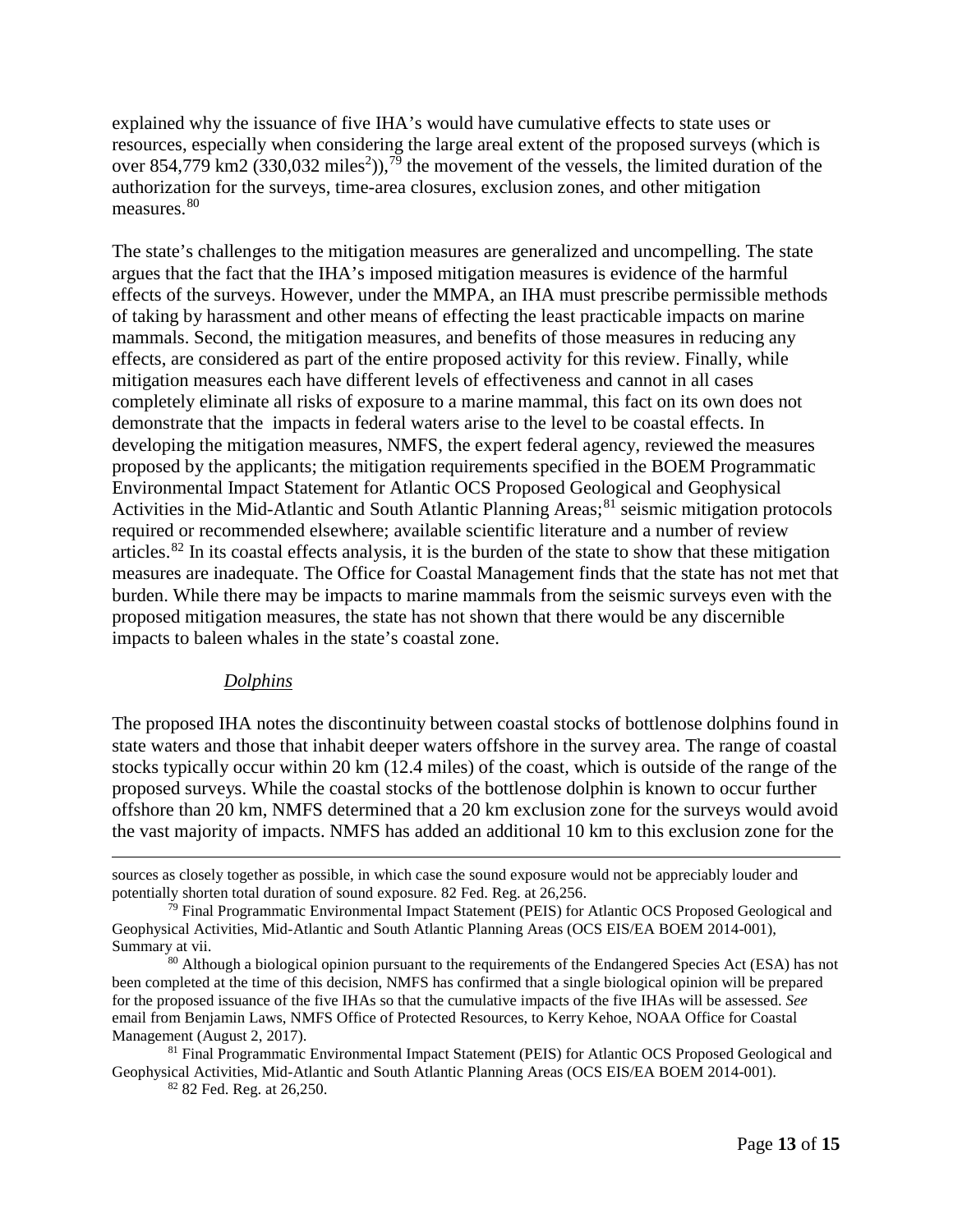specific purpose of further protecting the coastal stocks of bottlenose dolphin.<sup>[83](#page-13-0)</sup> Therefore, the stock of bottlenose dolphins that would be impacted by the survey is not a state resource, and the state has not demonstrated a reasonably foreseeable effect on coastal stocks of bottlenose dolphins.

#### *Wildlife Watching*

As an attempt to demonstrate coastal uses for CZMA review purposes, the Office for Coastal Management finds the MARCO map submitted by the state to be too general to demonstrate reasonably foreseeable effects on a state use.<sup>[84](#page-13-1)</sup> The MARCO map depicts the results of survey of recreational users and the public in providing data on "non-consumptive" recreational use, including surfing, diving, kayaking, beach going, and wildlife viewing. To understand the data presented by the state, we also reviewed the survey report.<sup>[85](#page-13-2)</sup> The survey questions were broad, requesting "watching birds, whales, seals and/or other marine life" either from shore, private boat, or charter boat.<sup>[86](#page-13-3)</sup> The survey respondents were requested to identify the location where they engaged in the activity, and the area depicted for offshore wildlife watching shows a footprint that includes the entirety of the area offshore of Delaware extending beyond the edge of the continental shelf. However, the map and underlying data demonstrates "high intensity" wildlife viewing activities from and close to shore, well outside the survey area and presence of marine mammals in the proposed IHA. $^{87}$  $^{87}$  $^{87}$  For offshore, the map depicts the activity as "low intensity", and the underlying data only reveals one to two respondents identifying the offshore areas for wildlife viewing.<sup>[88](#page-13-5)</sup> And given that the northern-most extent the proposed surveys overlap with only a small portion of the southern-most area that the state claims as used for recreational wildlife watching (an area about 70 miles offshore of Virginia), there appears to be ample room for wildlife watching to occur without conflict with the proposed surveys. Participation in wildlife viewing is generally low compared with other recreational activities. Fifteen percent of survey respondents reported participation of wildlife viewing from a charter boat as an activity they participated in during the last year, three percent during the last trip, and no respondents reported wildlife viewing as their primary activity.<sup>[89](#page-13-6)</sup> As for expenditures, the average expenditure for a charter was \$20, accounting for \$0.13 per respondent, and 2.6% of expenditures among all respondents.<sup>[90](#page-13-7)</sup> Therefore, the state has not demonstrated a reasonably foreseeable effect on wildlife viewing.

<span id="page-13-6"></span><span id="page-13-5"></span><span id="page-13-4"></span><span id="page-13-3"></span><span id="page-13-2"></span><sup>85</sup> U.S. Mid-Atlantic Coastal and Ocean Recreation Study, (July 2014), available at <http://www.surfrider.org/pages/coastal-recreation-studies> (last visited August 31, 2017).

 <sup>83</sup> 82 Fed. Reg. at 26,256.

<span id="page-13-1"></span><span id="page-13-0"></span><sup>&</sup>lt;sup>84</sup> The state notes that the participatory mapping process was designed by the NOAA Coastal Services Center. Letter from Kimberly B. Cole, DNREC, to Jeffrey Payne, NOAA (July 6, 2017), at p. 3. It should be noted that NOAA's participation in the design of the process was not an endorsement of the product. *See* Disclaimer and Funding Statement at http://maps.dnrec.delaware.gov/oceanplanning/.

<sup>86</sup> U.S. Mid-Atlantic Coastal and Ocean Recreation Study, Appendix B at 1 (July 2014).

<sup>87</sup> *Id.* at 39. <sup>88</sup> *Id.*

<sup>89</sup> *Id.* at 71-72.

<span id="page-13-7"></span><sup>90</sup> *Id*. at 73.